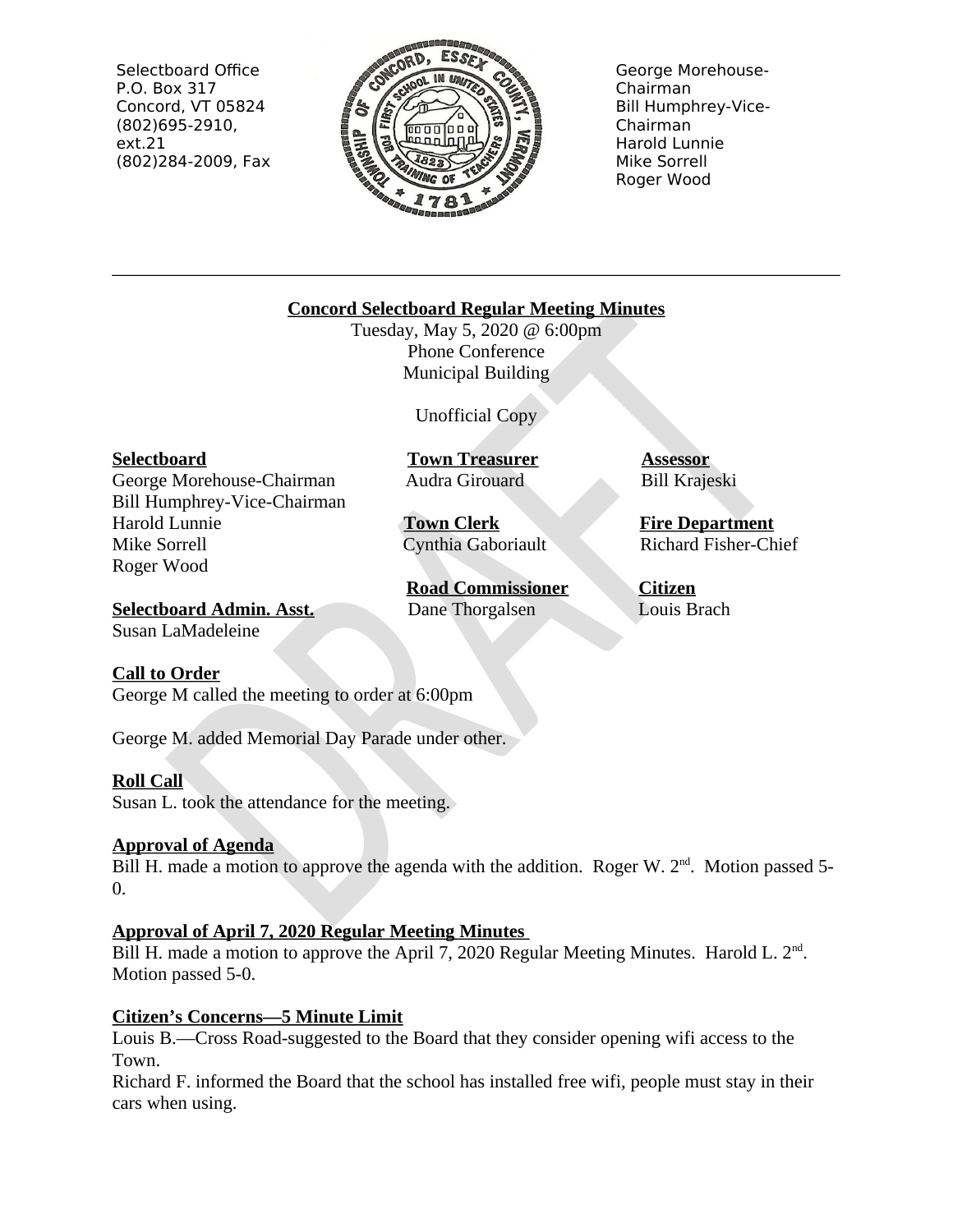### **Old Business**

## **Town Clerk**

Cindy G. stated that everything was running smoothly, but things have slowed down. She has been making appointments for researchers to examine records. Dog licensing is down, a letter will be sent out on Thursday to dog owners explaining their options during the COVID-19 pandemic.

### **Town Treasurer**

Audra G. stated that she emailed the Selectboard Members the monthly warrants, and financial reports. She also submitted the Public Use of Funds form to the Board for review and acknowledgment.

The Board acknowledged the Public Use of Funds form. Property Taxes were discussed, no decision was made.

### **Road Commissioner**

Dane T. Road work is continuing and going well. He will be starting to resurface another section of Shadow Lake Road in the next few weeks.

## **Fire Department**

Richard F. stated that the new fire truck is on schedule and that the Fire Department will be taking delivery in the late fall.

He also stated that the Concord Fire Ban has been lifted, and to please call him for a burn permit.

### **Assessor**

Bill K, stated to the Board that the Town prevailed in the property hearing that took place this past year.

The Grand List was discussed, Bill K. will submit a report to the Board for the June 2020 Selectboard Meeting.

### **New Business**

# **Local Emergency Management Plan Municipal Adoption**

The LEMP was submitted to the Board for review and adoption. Bill H. made a motion to adopt the Local Emergency Management Plan on May 05, 2020. Harold L. 2<sup>nd</sup>. Motion passed 5-0.

### **Web-Site Update**

Susan L. informed the Board that the Concord Tax Maps are now on the web-site concordvt.us

# COVID-19

Safety google, gloves, masks and hand sanitizer has been issued to Town employees. The Municipal Buildings will remain closed until further notice.

The Board discussed Beth Cliché returning to work and decided that she may return to her custodian duties and as the Treasurers assistant, Audra G. will create a schedule so that they are in the office at different times.